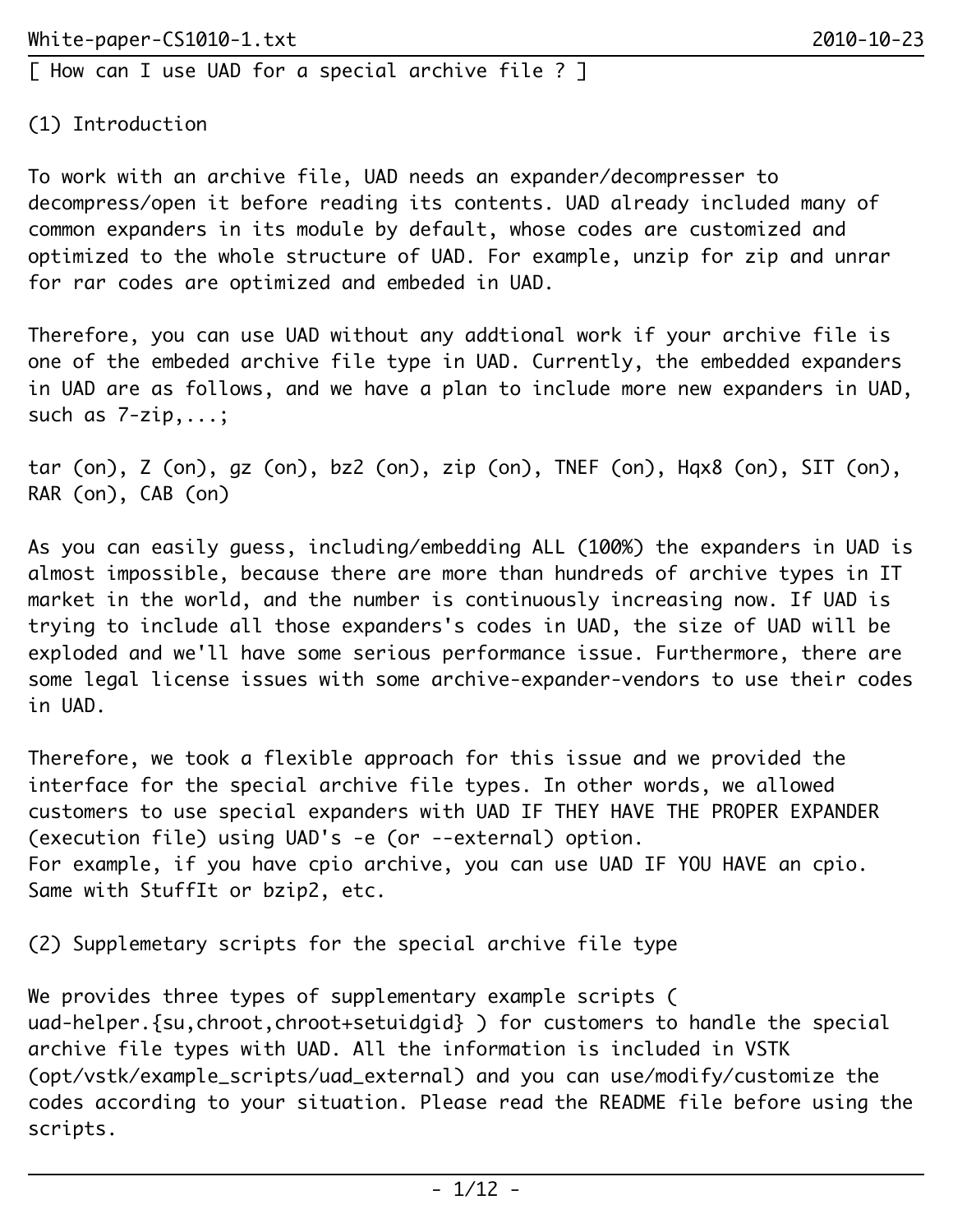Also, please note that those scripts, programs, and patches are only examples, and must be modified to suit your requirements before using them. CyberSoft, Inc. is not responsible for any damage, be it physical or mental, directly or indirectly caused by these examples.

In section (3) below, you can see the brief description and code of the "uad-helper.su" which is one of three supplementary example scripts we provide for this issue.

```
(3) uad-helper.su
```
uad-helper.su is a simple example which uses "su \${NOBODY} -c ..." (if run as root) to run external archive extractors. It is not very secure: archives containing absolute paths (starting with "/") or paths containing "../" may cause system or user files to be overwritten. (-> If you need more secure approach, please use uad-helper.chroot or uad-helper.chroot+setuidgid)

```
3.1 Sample script for cpio, rar, stuffit, and bzip2 formats. 
(Note. lower version of rar is embeded in UAD)
```

```
#! /bin/sh
#
# Version: Tue Aug 28 10:39:14 EDT 2001
#
# Example external uad-helper script which handles
# cpio, rar, stuffit, and bzip2 formats.
#
### Uses `su' and does not use `chroot'
#
# Usage (invoked by uad with -e or --external option):
#
# uad -e path_to_uad-helper ...
#
# will cause uad to run uad-helper with three arguments:
#
# uad-helper infile outfile infiletype
#
# for any file or expanded component file which appears to be an archive
# but can not be extracted internally by uad, or for which the file type
# is unknown to uad. outfile will exist as an initially empty file for
# uad-helper to write its expansion of infile. Upon return, if outfile
# is still empty, then uad assumes that uad-helper could not extract infile,
```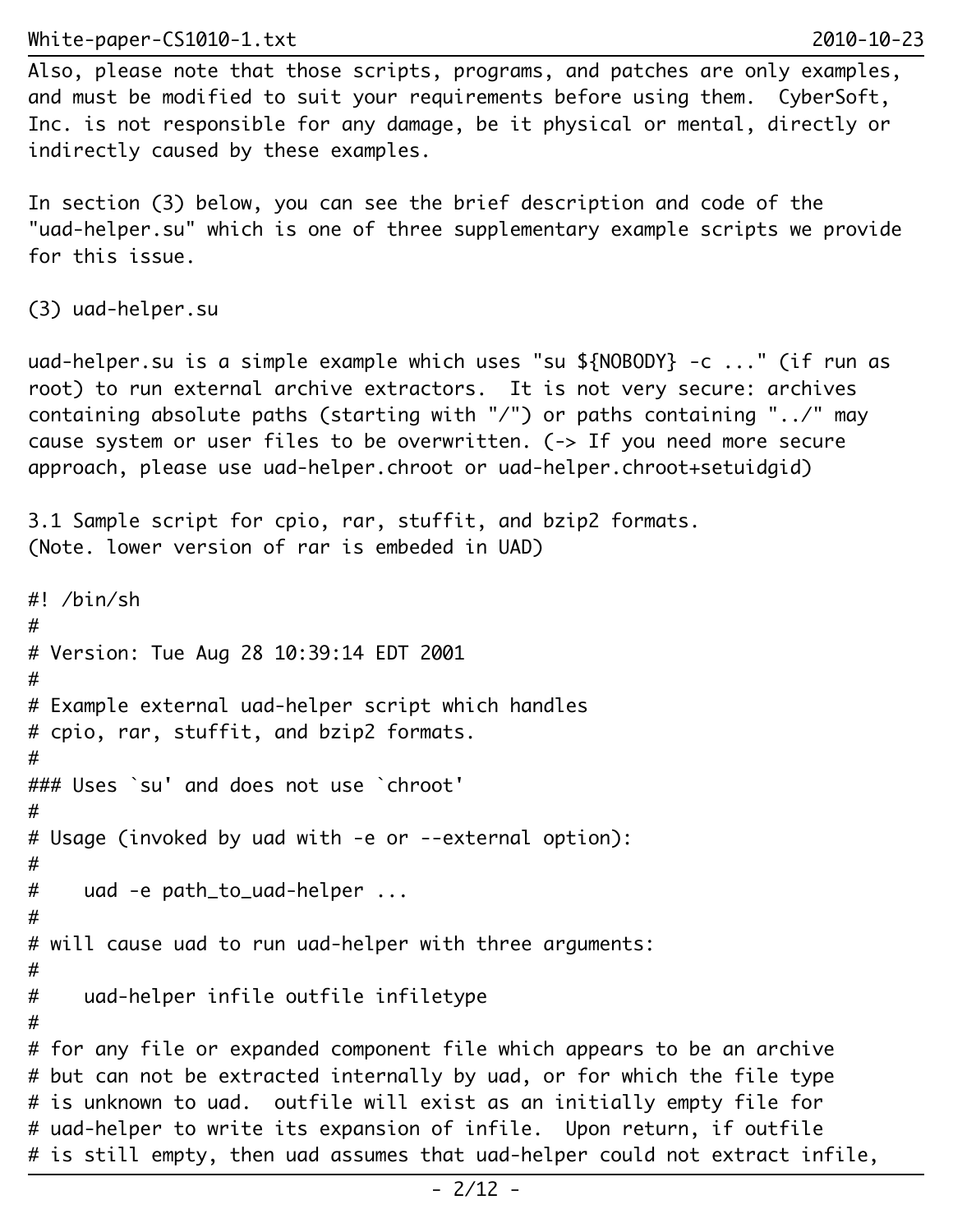```
# and no further processing of infile will be performed; if outfile is
# not empty, then it will be processed for potential further extractions.
# To handle archives containing multiple files, uad-helper can, for example,
# use `tar' to write to outfile.
#
# Please check the SECURITY WARNING, CAUTION, and CONFIGURATION sections below,
# and modify this script to suit your requirements before trying to use it.
# CyberSoft, Inc. is not responsible for any damage, be it physical or mental,
# caused or indirectly caused by this example script.
#
# Copyright (c) August 2001 by CyberSoft, Incorporated.
###
##
# SECURITY WARNING:
#
# Archives can contain files with absolute pathnames (starting with /)
# or containing "../". Extracting the archive contents may cause user
# or system files to be overwritten.
#
# If uad and this script are run as root, then "su ${NOBODY} -c ..." is
# used here when executing the external helper programs. ${NOBODY} should be
# a userid (such as nobody) which has no privilege to overwrite important
files.
# A more secure but more complicated solution would be to perform the archive
# extraction in a chroot environment.
#
# If uad and this script are not run as root, then they should be run
# as some userid like nobody to prevent overwriting existing files.
###
##
# CAUTION:
#
# Note that if we write anything to outfile here,
# then this script may be reinvoked (potential infinite loop)
# if the outfile type is not handled by uad internally.
###
##
# REFERENCES:
#
# cpio - ftp://prep.ai.mit.edu/pub/gnu/cpio/
# bzip2 - http://sourceware.cygnus.com/bzip
# unrar - ftp://ftp.elf.stuba.sk/pub/pc/pack/unrar250.zip
```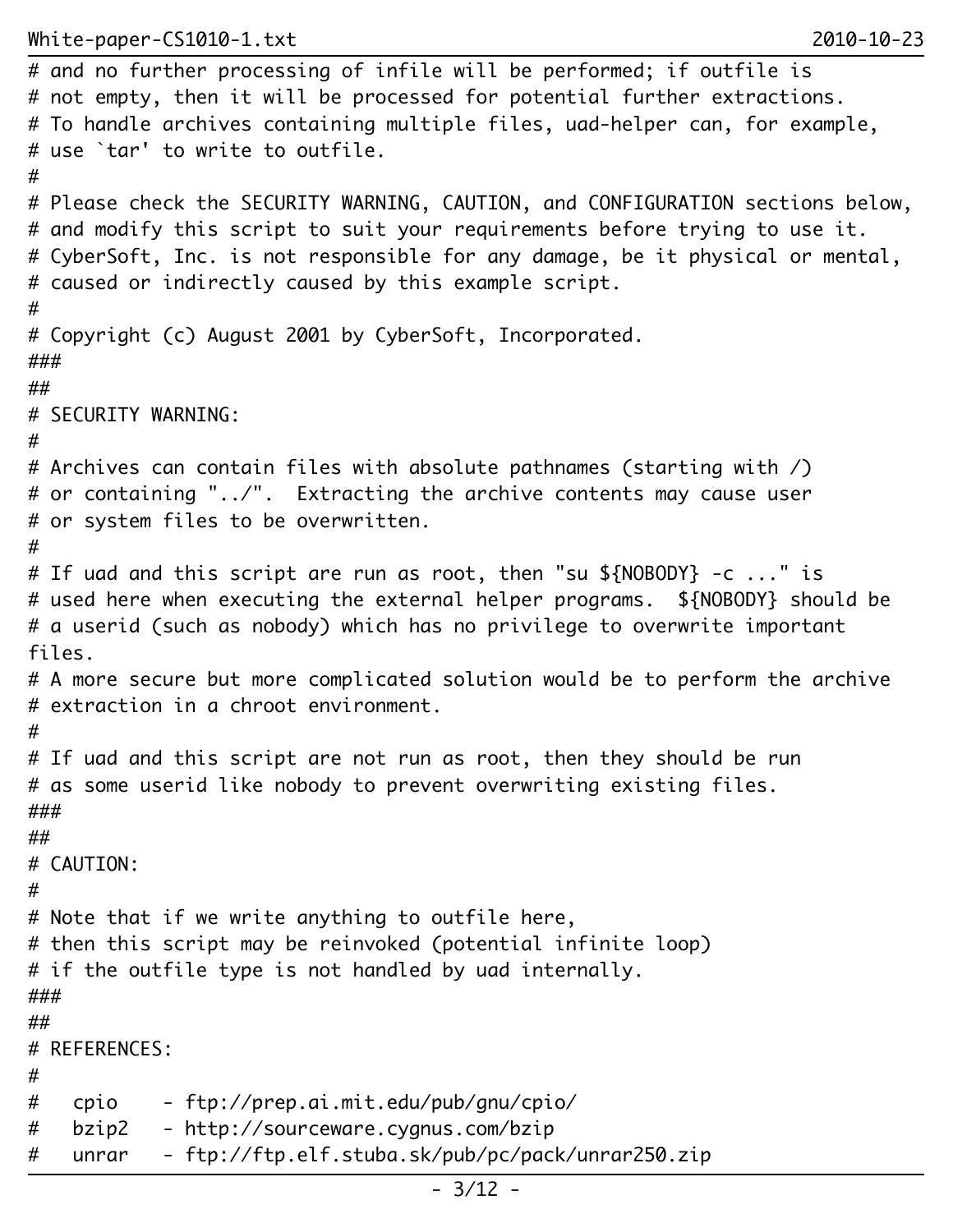```
# unstuff - http://www.stuffit.com/download_info.html
##
###
PATH="/usr/bin"
export PATH
###
##
# CONFIGURATION:
#
# userid for extraction if running as root:
#
NOBODY="frodo"
#
# paths and options for cpio, bzip2, unrar, and unstuff:
#
CPIO="/usr/bin/cpio -ivdm"
BZIP2="/usr/local/bin/bzip2 -d"
UNRAR="/usr/local/bin/unrar e -o- -r"
UNSTUFF="/usr/local/stuffit/bin/unstuff -d=. -q"
#
# comment this out to enable the script:
#
echo "uad-helper: $@" 1>&2
echo "$0: not configured." 1>&2
exit 0
##
###
# We must not write anything to stdout, since that could interfere with
# uad smartscan output, so we redirect stdout to /dev/null
#
exec >/dev/null
# check for root and set umask
#
ROOT=`id | grep "uid=O("umask 077
# debug:
```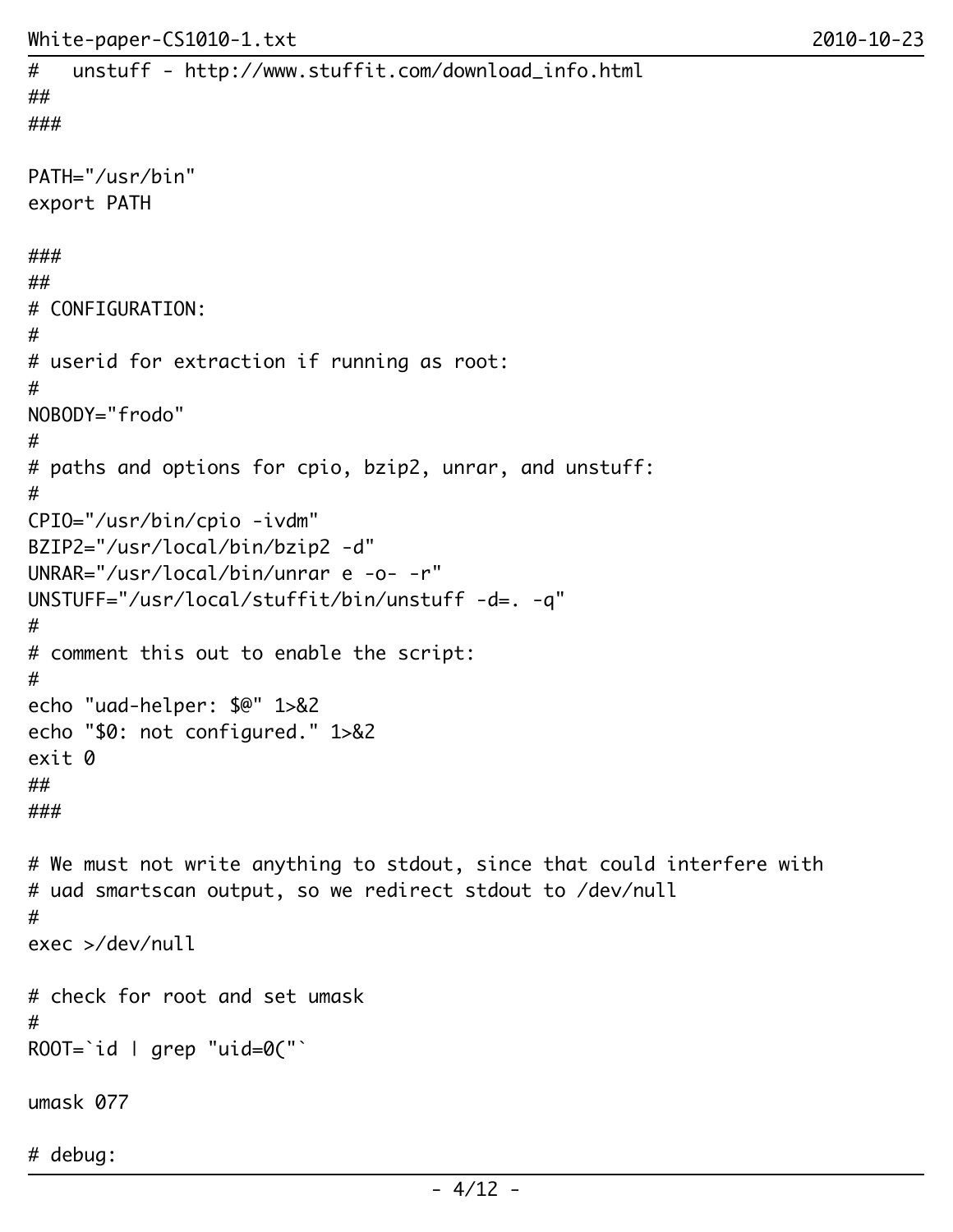#

```
# echo " $0:" 1>&2
# echo " args: $@" 1>&2
# echo " ROOT = ${ROOT}" 1>&2
# set current pwd
#
P=`pwd`
# set infile path from first argument
#
case "$1" in
  /*) infile="$1";;
   *) infile="$P/$1";;
esac
# set outfile path from second argument
#
case "$2" in
 /*) outfile="$2";;
    *) outfile="$P/$2";;
esac
# set infiletype from third argument
#
infiletype="$3"
# debug:
#
# echo " infile = \"${infile}\"" 1>&2
# echo " outfile = \{\\${outfile}\"" 1>&2
# echo " infiletype = \iota"${infiletype}\"" 1>&2
# set helper tmp dir
#
UADHTMPDIR="/tmp/uad-helper.$$"
###
# function to remove the helper tmp dir
#
rmtmpdir ()
{
```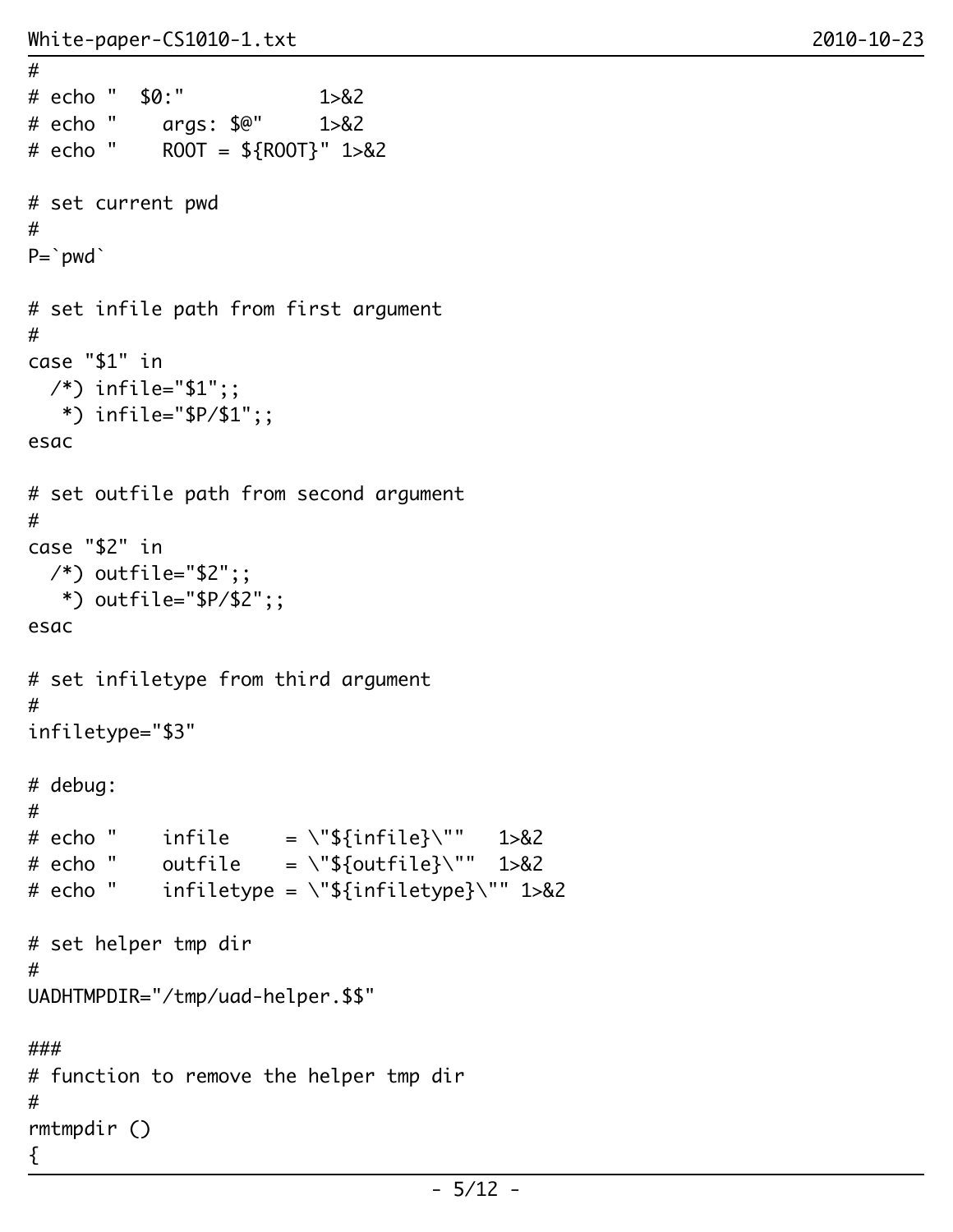```
 cd /tmp && rm -rf "${UADHTMPDIR}"
}
#
###
###
# catch signals and normal exit
#
trap 'rmtmpdir; exit' 0 1 2 3 4 5 6 7 8 10 12 13 14 15
#
###
# extract the files, based on the input file type
#
case "${infiletype}" in
   # Trust uad's infiletype to detect cpio
   #
   # We should probably check for byte-swapped, etc.
   #
   # Here are the possible ways uad could report "cpio":
   #
   # "cpio archive"
   # "byte-swapped cpio archive"
   # "ASCII cpio archive (pre-SVR4 or odc)"
   # "ASCII cpio archive (SVR4 with no CRC)"
   # "ASCII cpio archive (SVR4 with CRC)"
   #
   *cpio*)
         echo "uad-helper: running cpio..." 1>&2
         mkdir -m 0700 "${UADHTMPDIR}" || exit 1
         cd "${UADHTMPDIR}" || exit 1
         if [ -n "${ROOT}" ]; then
             chown "${NOBODY}" .
             su "${NOBODY}" -c "${CPIO}" <"${infile}" 2>&1
```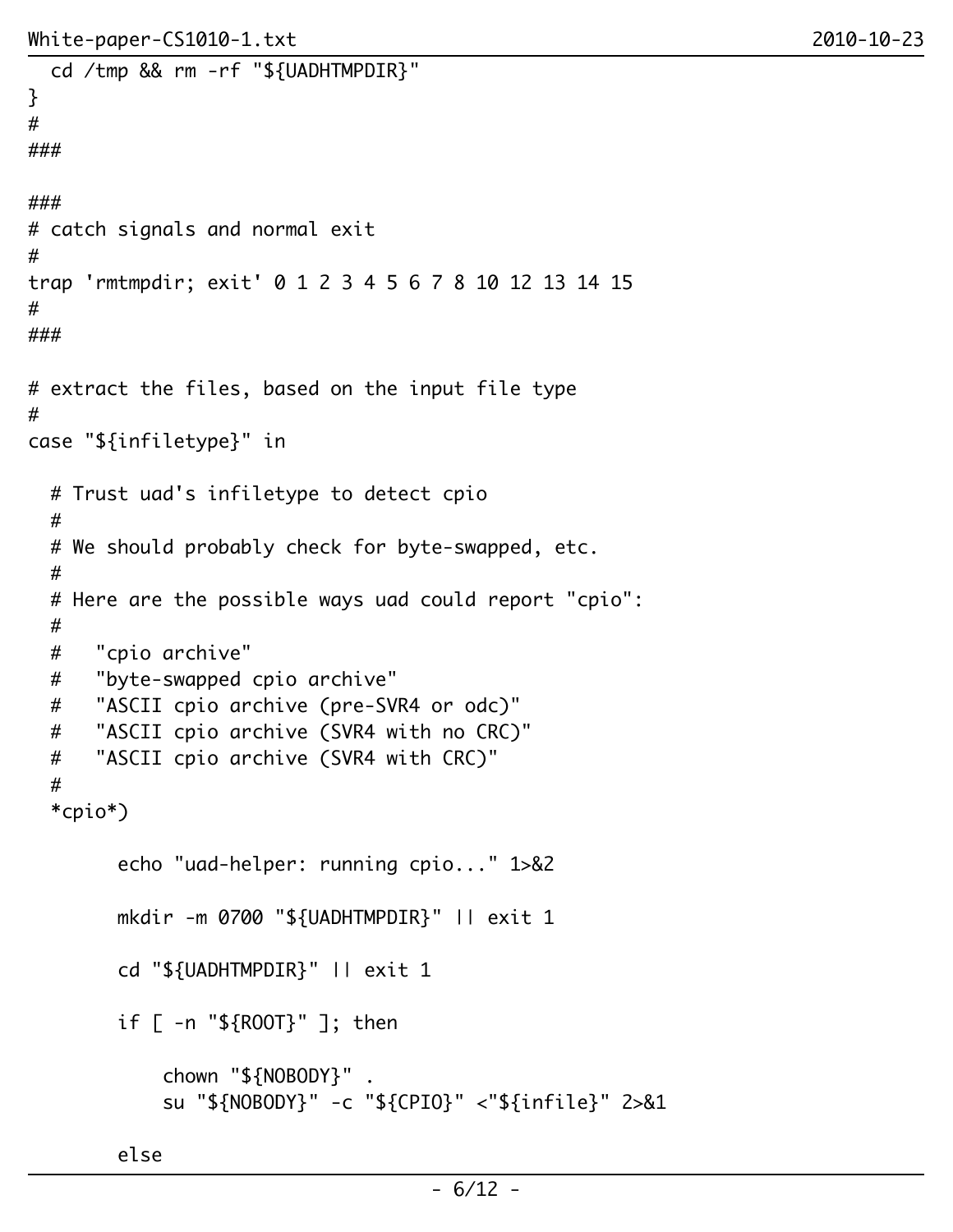```
 ${CPIO} <"${infile}" 2>&1
        fi | egrep '^/|"/|../' |
          sed "s;^;uad-helper: WARNING - bad path in cpio archive ${infile}:
;" 1>&2
        # debug:
 #
        # echo " running tar..." 1>&2
        # create tar archive for further processing by uad
 #
        tar cf "${outfile}" . || exit 1
        ;;
  # Trust uad's infiletype to detect StuffIt
  #
  StuffIt*)
        echo "uad-helper: running unstuff..." 1>&2
        mkdir -m 0700 "${UADHTMPDIR}" || exit 1
        cd "${UADHTMPDIR}" || exit 1
        # unstuff seems to ignore leading / in archive names,
        # so we'll refer to ${infile} using a symlink
 #
        LINK="unstuff-link.$$"
        # ${out} will capture unstuff stdout and stderr
 #
        out="unstuff-stdout-stderr.$$"
        if [ -n "${ROOT}" ]; then
            chown "${NOBODY}" .
            COPY=""
```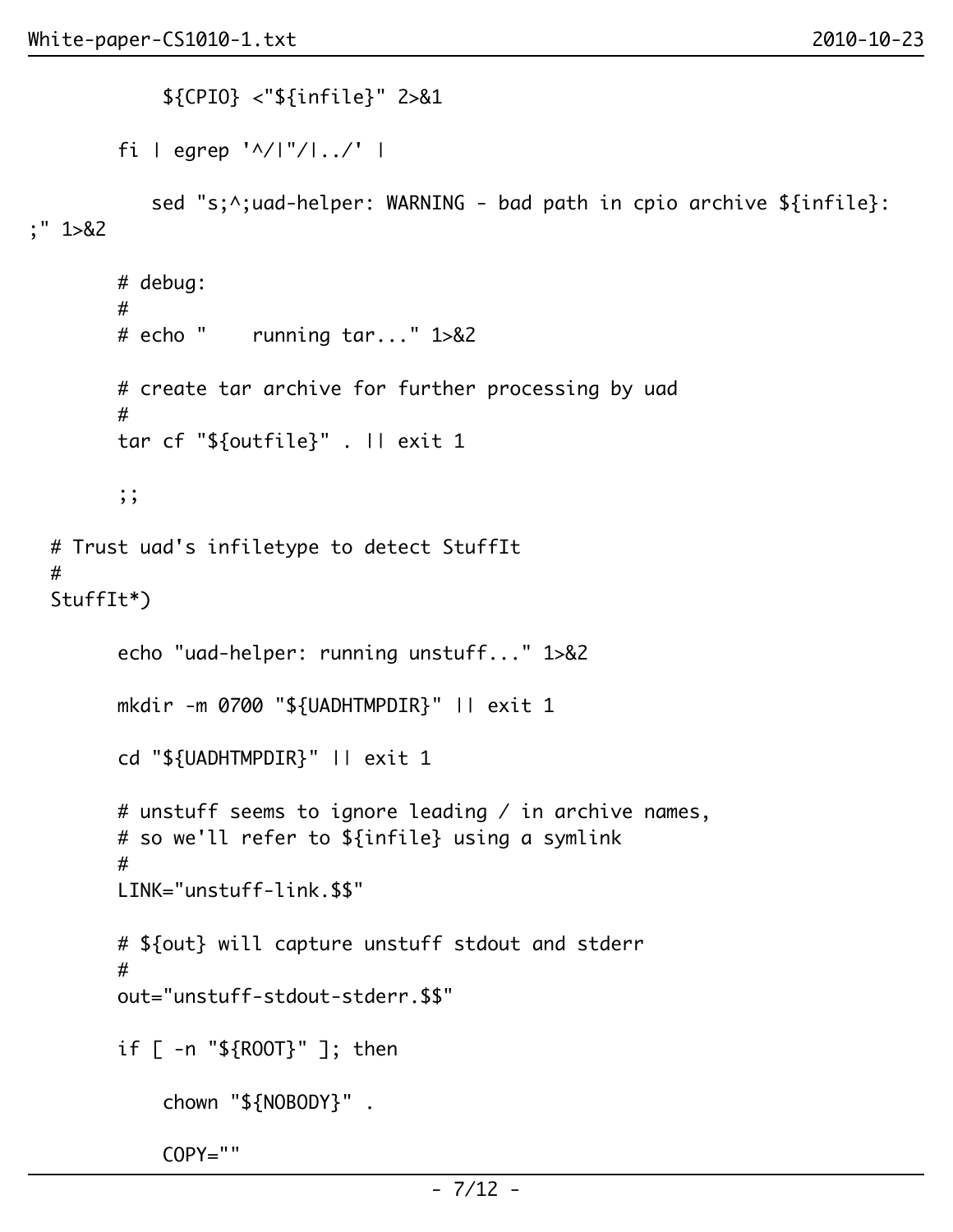#

```
 # probably have to make a copy of it...
 #
             su "${NOBODY}" -c "test -r ${infile}"
             if [ "$?" != 0 ]; then
                 COPY="unstuff-copy.$$"
                 cp "${infile}" "${COPY}"
                 chmod 644 "${COPY}"
                 infile="${COPY}"
             fi
             # debug:
 #
             # echo " COPY = ${COPY}" 1>&2
             ln -s "${infile}" "${LINK}"
             su "${NOBODY}" -c "${UNSTUFF} ${LINK}" >"${out}" 2>&1
             if [ -n "${COPY}" ]; then
                 rm "${COPY}"
             fi
         else
             ln -s "${infile}" "${LINK}"
             ${UNSTUFF} "${LINK}" >"${out}" 2>&1
         fi
         rm "${LINK}"
        # How to tell if unstuff failed? Just have the one ${out} file?
        count=\iotas | wc -\iotaif [ "${count}" -eq 1 ]; then
             echo "uad-helper: unstuff failed:" 1>&2
             cat "${out}" 1>&2
```
# must insure that \${infile} is readable by \${NOBODY},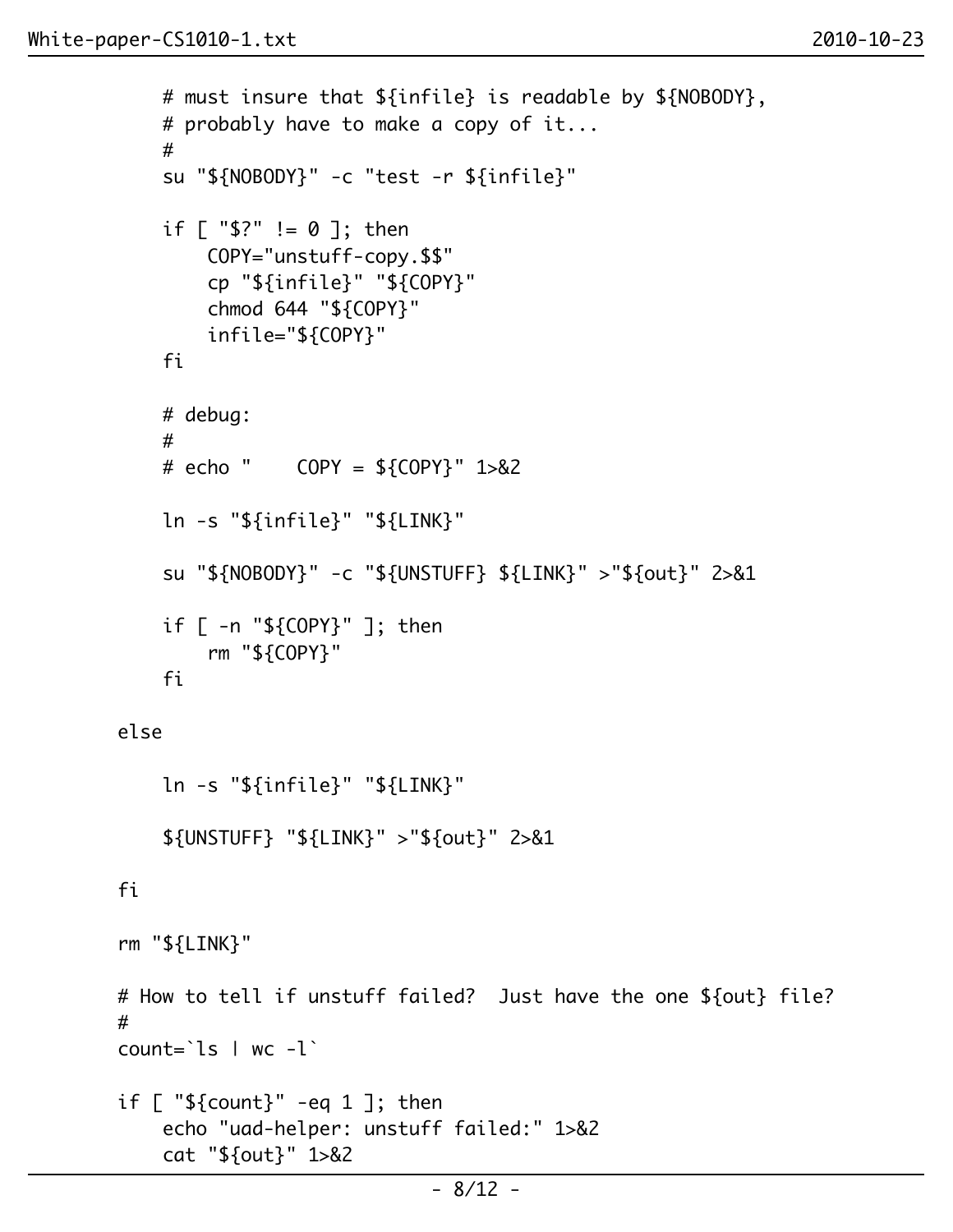```
 exit 1
        fi
        # debug:
 #
        # echo " running tar..." 1>&2
        # create tar archive for further processing by uad
 #
        tar cf "${outfile}" . || exit 1
        ;;
    # for other infiletypes, check the file header signature ourselves
    #
    *)
        # bzip2 has a 3-byte header signature
        # rar has a 4 or 7 byte signature
 #
        header=`dd if="${infile}" ibs=1 count=4 2>/dev/null`
        case "${header}" in
            # bzip2
 #
            BZh*)
                # debug:
 #
                echo "uad-helper: running bzip2..." 1>&2
                if [ -n "${ROOT}" ]; then
                    cd /tmp
                    su "${NOBODY}" -c "${BZIP2}" <"${infile}" >"${outfile}" ||
exit 1
```
else

\${BZIP2} <"\${infile}" >"\${outfile}" || exit 1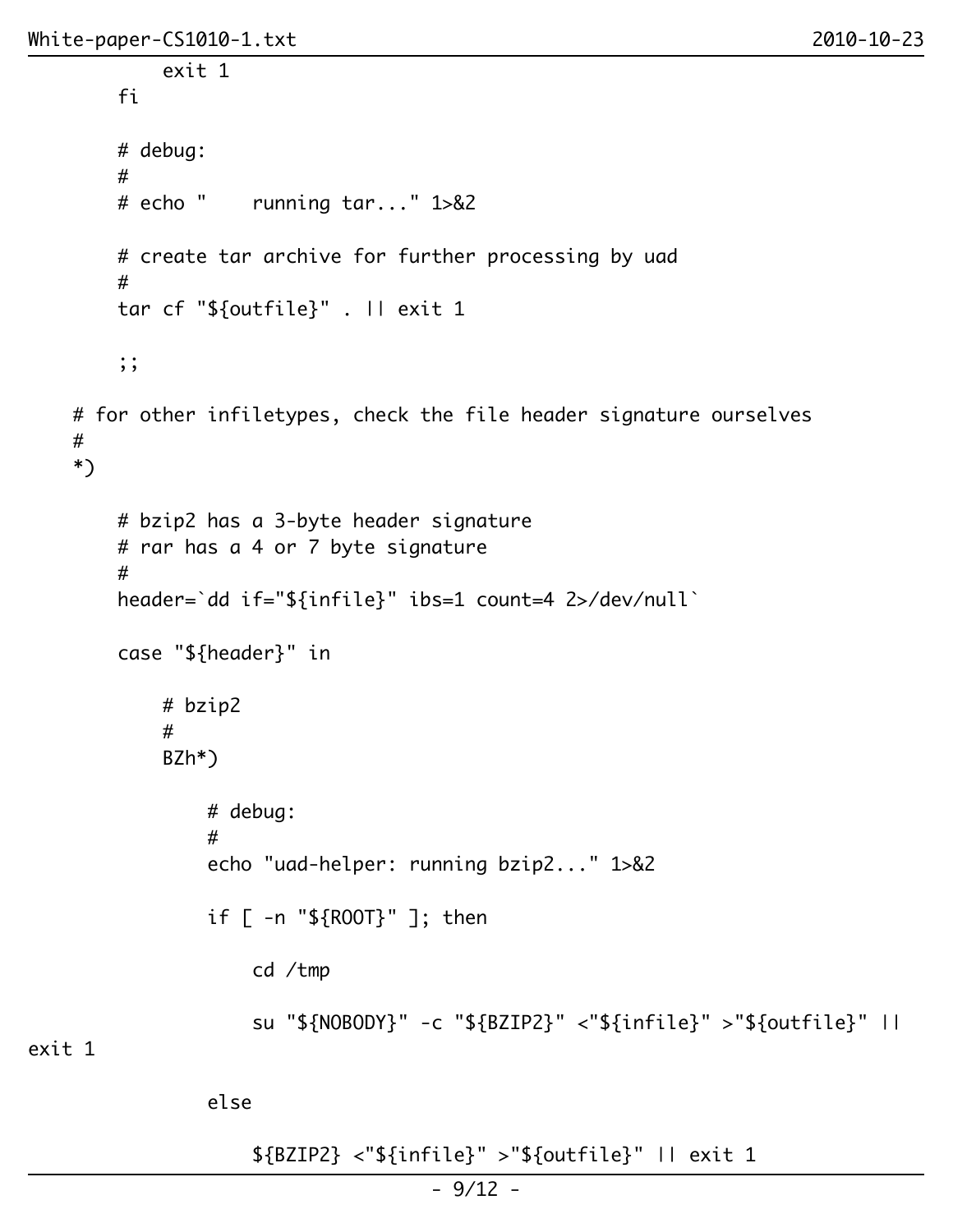#

```
i a shekarar 1975) a ƙafa ta ƙasar Ingila. Nasar ƙafa ta ƙasar Ingila. Nasar ƙ
                   ;;
              # rar
              RE~\^|Rar!)
                   # debug:
 #
                   echo "uad-helper: running unrar..." 1>&2
                  mkdir -m 0700 "${UADHTMPDIR}" || exit 1
                   cd "${UADHTMPDIR}" || exit 1
                   # ${out} will capture rar archive comments
 #
                   out="unrar-stdout-stderr.$$"
                  if [ -n "${ROOT}" ]; then
                       chown "${NOBODY}" .
                      COPY=" # must insure that ${infile} is readable by ${NOBODY},
                       # probably have to make a copy of it...
 #
                       su "${NOBODY}" -c "test -r ${infile}"
                       if [ "$?" != 0 ]; then
                            COPY="unrar-copy.$$"
                            cp "${infile}" "${COPY}"
                            chmod 644 "${COPY}"
                            infile="${COPY}"
finally a set of \mathfrak{f} is \mathfrak{f} in \mathfrak{f} is \mathfrak{f} in \mathfrak{f} # debug:
 #
                       # echo " COPY = ${COPY}" 1>&2
```